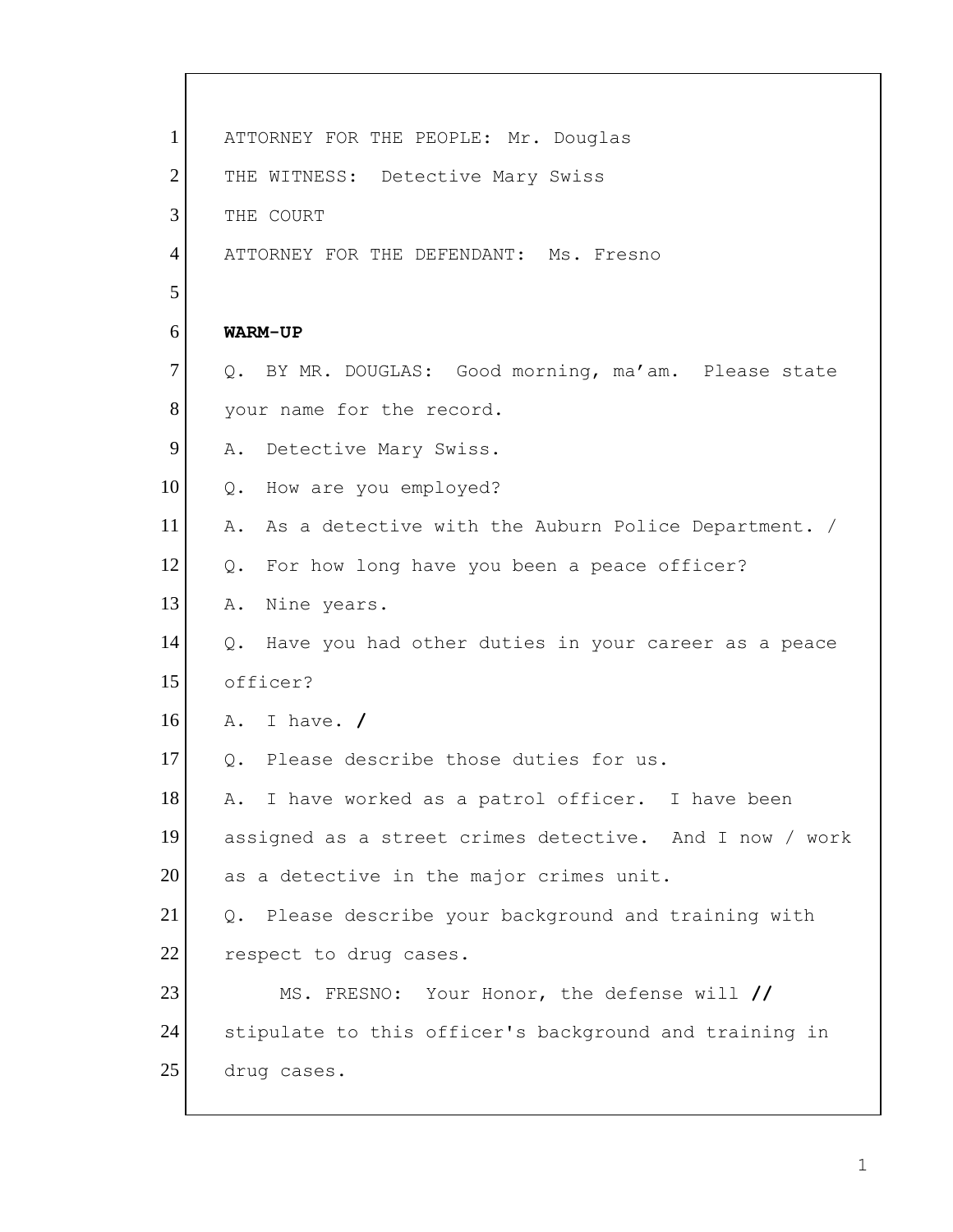1 THE COURT: Okay. Counsel, you can skip the part on 2 her background and training and move on / to your 3 questions with respect to the case before you. 4 MR. DOUGLAS: Yes, I will get there.  $5$  Q. Have you ever testified as an expert in court 6 where /// drugs were the focus of the charges? 7 A. Yes. 8 Q. How many drug cases have you been involved in as a 9 lead detective? 10 A. I would say that / in the last nine years, I have 11 participated in about 1,000 cases where I have been the 12 lead or assisting in some way. 13 MS. FRESNO: Your **/\*(1)** Honor, can we have the 14 witness speak closer to the microphone? I'm having some 15 trouble hearing her. 16 THE COURT: Yes, of course. 17 Officer, could you speak up. / I'm having trouble 18 hearing you as well. 19 THE WITNESS: I am sorry. I will do my best to speak 20 louder. 21 Q. BY MR. DOUGLAS: How many times have you spoken to **/** 22 users of drugs during your career as a peace officer? 23 A. For people that use drugs, I would say thousands of 24 times over the course of / my career. 25 | Q. How many times have you spoken with sellers of drugs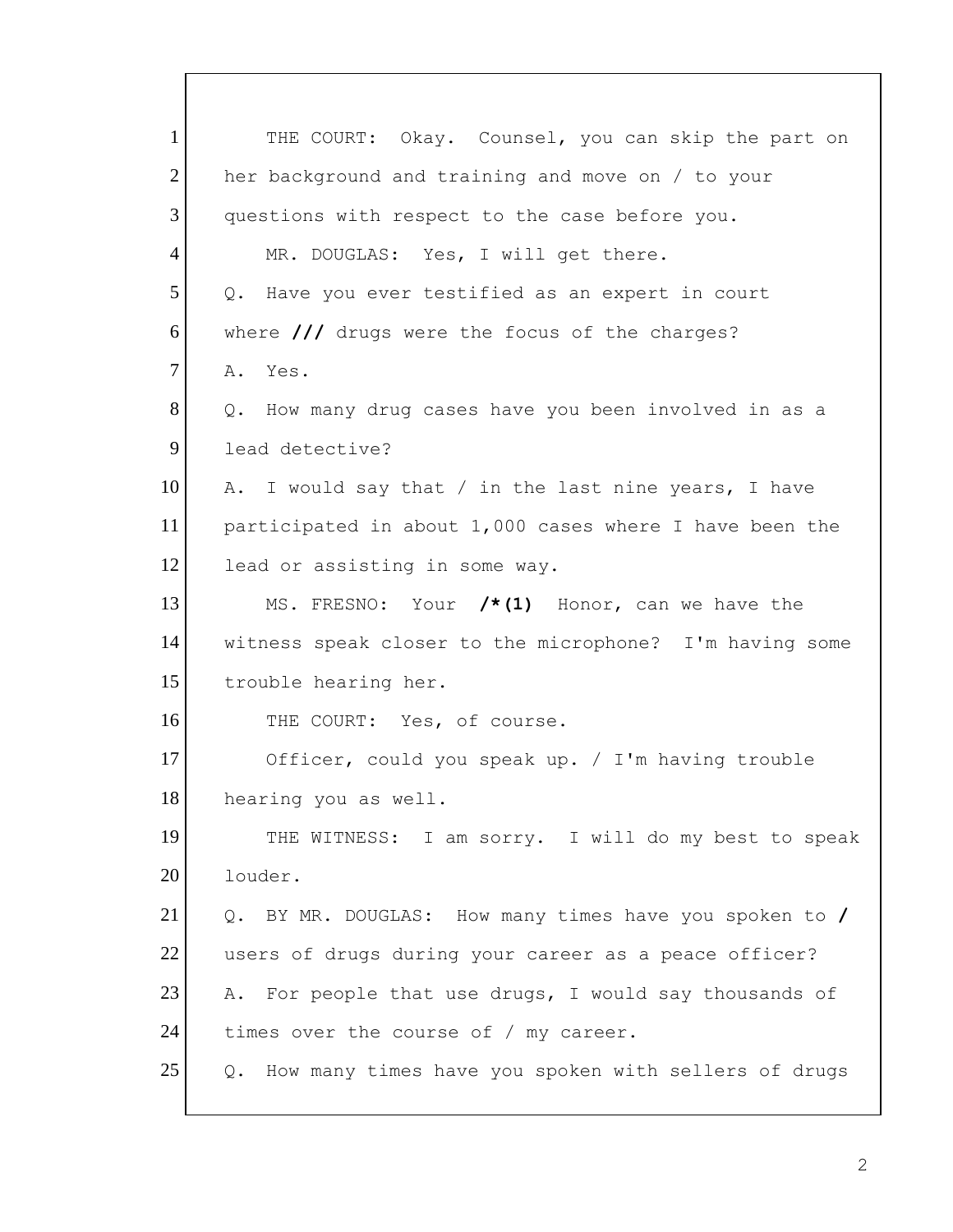| $\mathbf{1}$   | during your career as a peace officer?                    |
|----------------|-----------------------------------------------------------|
| $\overline{2}$ | A. I would say on many occasions // I have spoken with    |
| 3              | people who sell drugs.                                    |
| $\overline{4}$ | Q. During your career as a peace officer, how many times  |
| 5              | have you observed, smelled, or ever come / into contact   |
| 6              | with weed?                                                |
| $\tau$         | A. Many times.                                            |
| 8              | Q. Have you ever identified a green leafy substance as    |
| 9              | weed and then later found you were wrong and that $//$ it |
| 10             | was not weed?                                             |
| 11             | A. Not to my knowledge.                                   |
| 12             | Q. How many times have you spoken with users of hash      |
| 13             | oil?                                                      |
| 14             | A. I would say on many occasions. / More than 25.         |
| 15             | MS. FRESNO: I'm sorry, can you repeat that question?      |
| 16             | I could not understand you through the noise coming from  |
| 17             | outside the room.                                         |
| 18             | THE COURT: I /*(2) believe the question was how many      |
| 19             | times she has spoken with users of hash oil.              |
| 20             | Is that correct, Counsel?                                 |
| 21             | MR. DOUGLAS: Yes, Your Honor. And her answer / was        |
| 22             | that she has spoken to more than 25 users.                |
| 23             | Q. My next question, how many times have you spoken with  |
| 24             | sellers of hash oil? /                                    |
| 25             | Many occasions.<br>Α.                                     |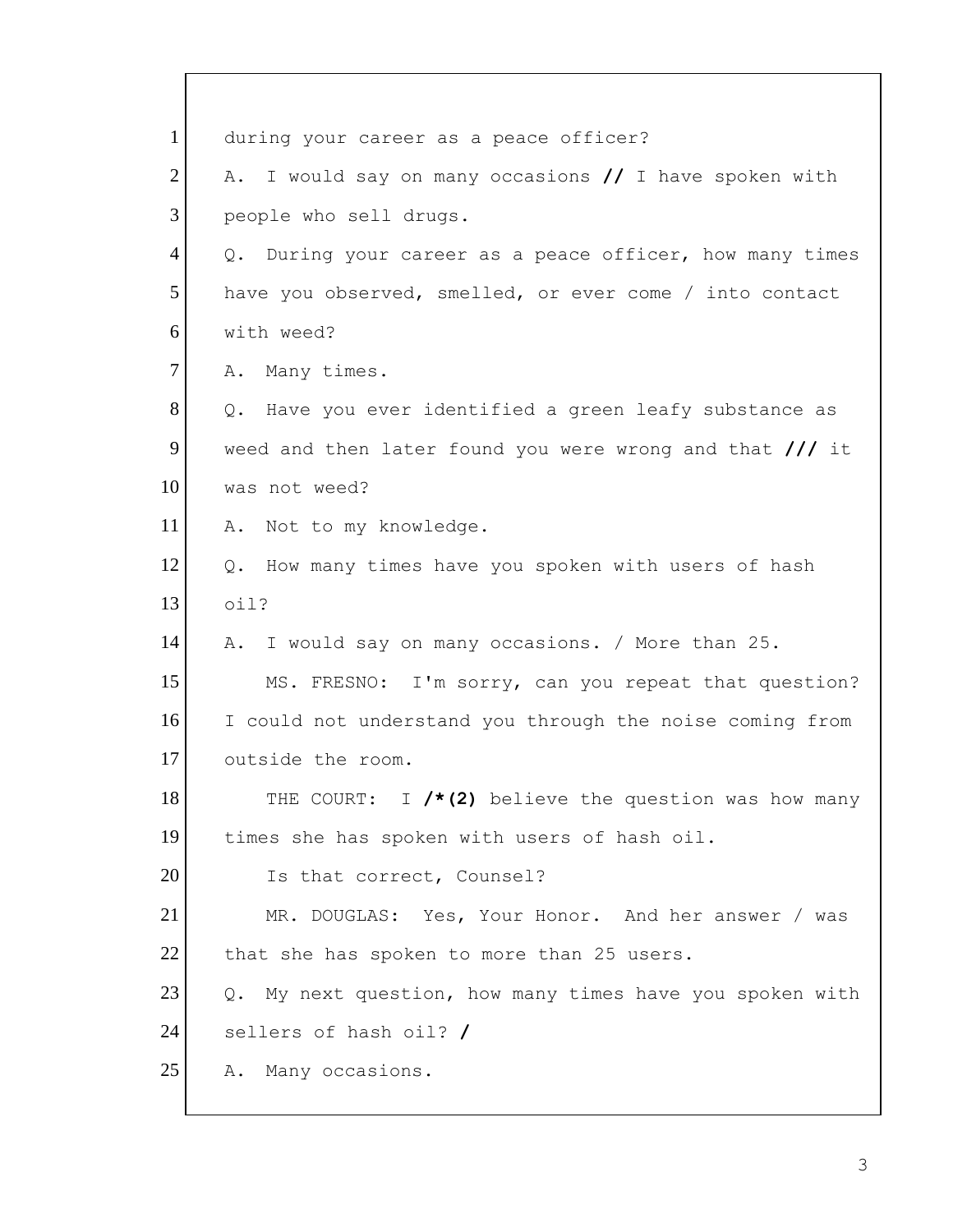| $\mathbf{1}$   | Q.    | Can users of hash oil also be sellers?                |
|----------------|-------|-------------------------------------------------------|
| $\overline{2}$ | Α.    | Yes.                                                  |
| 3              | Q.    | On May 10 of last year, were you asked to investigate |
| $\overline{4}$ |       | a house burglary / at 512 Amber Drive in Auburn?      |
| 5              | Α.    | Correct. I was.                                       |
| 6              | Q.    | Did anyone contact you on May 10 of last year, with   |
| 7              |       | regard to that // burglary?                           |
| 8              | Α.    | May I see my report to refresh my recollection?       |
| 9              | Q.    | If you need to, you may.                              |
| 10             | Α.    | I did speak with Mr. Berg on that day. /              |
| 11             | Q.    | What did he tell you with respect to your inquiry?    |
| 12             | Α.    | That his neighbor across the street had a camera.     |
| 13             | Q.    | Were you able to view the $//$ video footage?         |
| 14             | Α.    | I did.                                                |
| 15             | $Q$ . | Did he bring that to you?                             |
| 16             | Α.    | Yes.                                                  |
| 17             | Q.    | What did Mr. Berg tell you with respect to the video? |
| 18             | Α.    | That his son / had seen the video clip.               |
| 19             |       | MS. FRESNO: I object. This is not relevant, and it    |
| 20             |       | is double hearsay.                                    |
| 21             |       | MR. DOUGLAS: It is offered to show his state of       |
| 22             |       | mind. $/* (3)$                                        |
| 23             |       | END OF WARM-UP                                        |
| 24             |       |                                                       |
|                |       |                                                       |
|                |       |                                                       |

 $\mathbf{I}$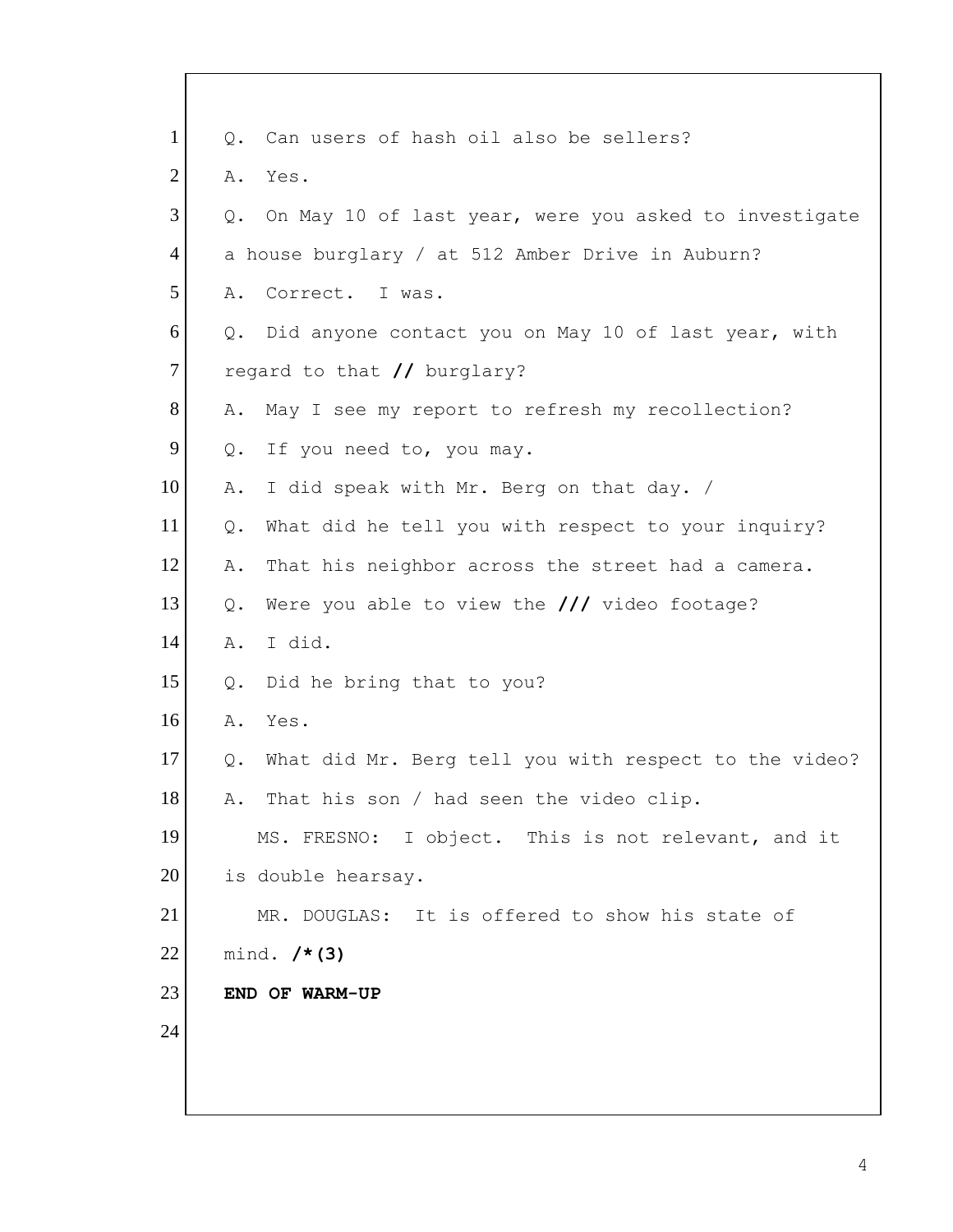1 **EXAM** 2 Q. BY MR. DOUGLAS: Did Mr. Berg inform you he knew 3 something about this? 4 | A. He informed me that when he saw the video with his 5 son, that his son / had recognized the truck shown in the 6 video as belonging to Thomas White. 7 Q. And did you follow up on that tip? 8 A. Yes. 9 Q. How did you / do that? 10 | A. I went to the neighborhood to look for more videos. 11 I was not able to find any. 12  $\vert$  Q. What other search, if any, did / you do with respect 13 to Thomas White? 14 A. I went to the police department and checked some 15 databases. I found a photo of Thomas White so **//** that I 16 could determine his true name. I discovered other 17 criminal arrests tied to this person. One was at 345 18 Cheney Street. And / I do not believe I can provide the 19 spelling for you. 20 MS. FRESNO: Would your report assist you in that? 21 THE WITNESS: To provide a correct spelling, yes. 22 May /// I use my supplemental report to provide the 23 proper spelling of the street name? 24 THE COURT: Sure. 25 THE WITNESS: C-h-e-n-e-y.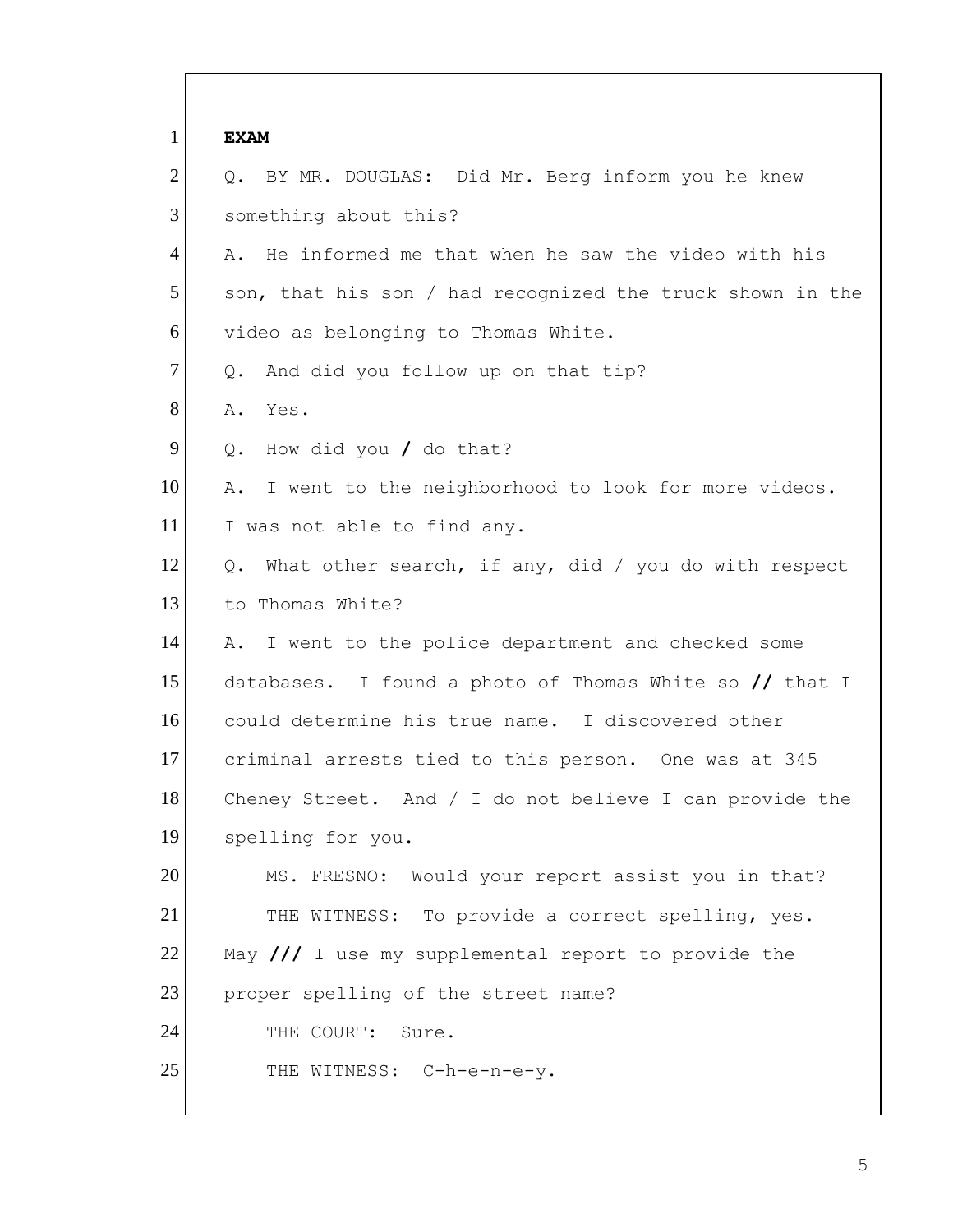| 1              | Q. BY MR. DOUGLAS: And what did you / learn about that     |
|----------------|------------------------------------------------------------|
| $\overline{2}$ | address?                                                   |
| 3              | A. That it was the same address he gave at the time of     |
| 4              | his prior arrest. And I believe that was also $/* (1)$ the |
| 5              | same address that the probation department had.            |
| 6              | And did you go to that address?<br>$Q_{\bullet}$           |
| $\overline{7}$ | A. I did.                                                  |
| 8              | And did you see anything from your search / there<br>Q.    |
| 9              | that was helpful to you?                                   |
| 10             | Not at that address.<br>Α.                                 |
| 11             | Did you locate another address for him?<br>Q.              |
| 12             | Yes.<br>Α.                                                 |
| 13             | And how did you locate that address? /<br>Q.               |
| 14             | In the prior arrest report. May I read from my<br>Α.       |
| 15             | report to help me.                                         |
| 16             | THE COURT: Yes, you may.                                   |
| 17             | THE WITNESS: Okay. It was on a prior arrest                |
| 18             | report / that he was detained at the Main Street           |
| 19             | residence.                                                 |
| 20             | BY MR. DOUGLAS: And did you investigate that<br>Q.         |
| 21             | address?                                                   |
| 22             | I did.<br>Α.                                               |
| 23             | And what did you see at that address // relevant to<br>Q.  |
| 24             | the investigation?                                         |
| 25             | A truck just like the vehicle in the video clip.<br>Α.     |
|                |                                                            |

 $\mathbf I$ 

I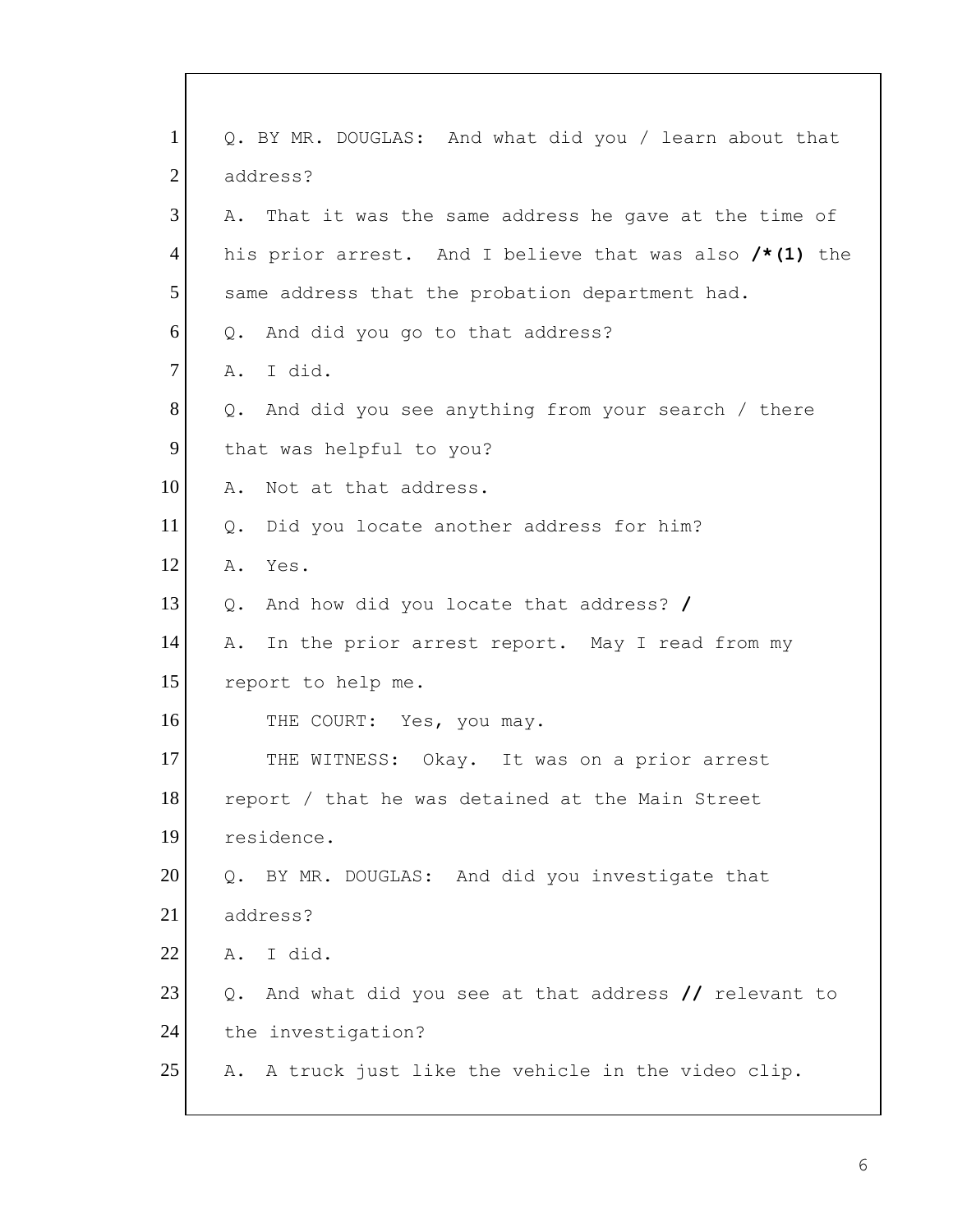| $\mathbf{1}$   | And do you see Tom White in court today?<br>Q.              |
|----------------|-------------------------------------------------------------|
| $\overline{2}$ | I do. $/$<br>Α.                                             |
| 3              | Please identify where he is seated and describe what<br>Q.  |
| $\overline{4}$ | he is wearing.                                              |
| 5              | The far end of the table with the black jacket with a<br>Α. |
| 6              | zipper, $\frac{1}{\sqrt{2}}$ a light blue shirt, and a tie. |
| 7              | THE COURT: Indicating the defendant.                        |
| 8              | MS. FRESNO: I agree with the description.                   |
| 9              | Q. BY MR. DOUGLAS: Did you find out who the truck           |
| 10             | belonged to?                                                |
| 11             | Yes. / Pam Lee.<br>Α.                                       |
| 12             | Were you able to learn her relationship to the<br>Q.        |
| 13             | defendant?                                                  |
| 14             | Through other means, she was found to be the mother<br>Α.   |
| 15             | of the child. $/*(2)$                                       |
| 16             | END OF LEAD-IN (NO PAUSE, KEEP READING)                     |
| 17             |                                                             |
| 18             |                                                             |
|                |                                                             |
|                |                                                             |
|                |                                                             |
|                |                                                             |
|                |                                                             |
|                |                                                             |
|                |                                                             |
|                |                                                             |

 $\mathbf{I}$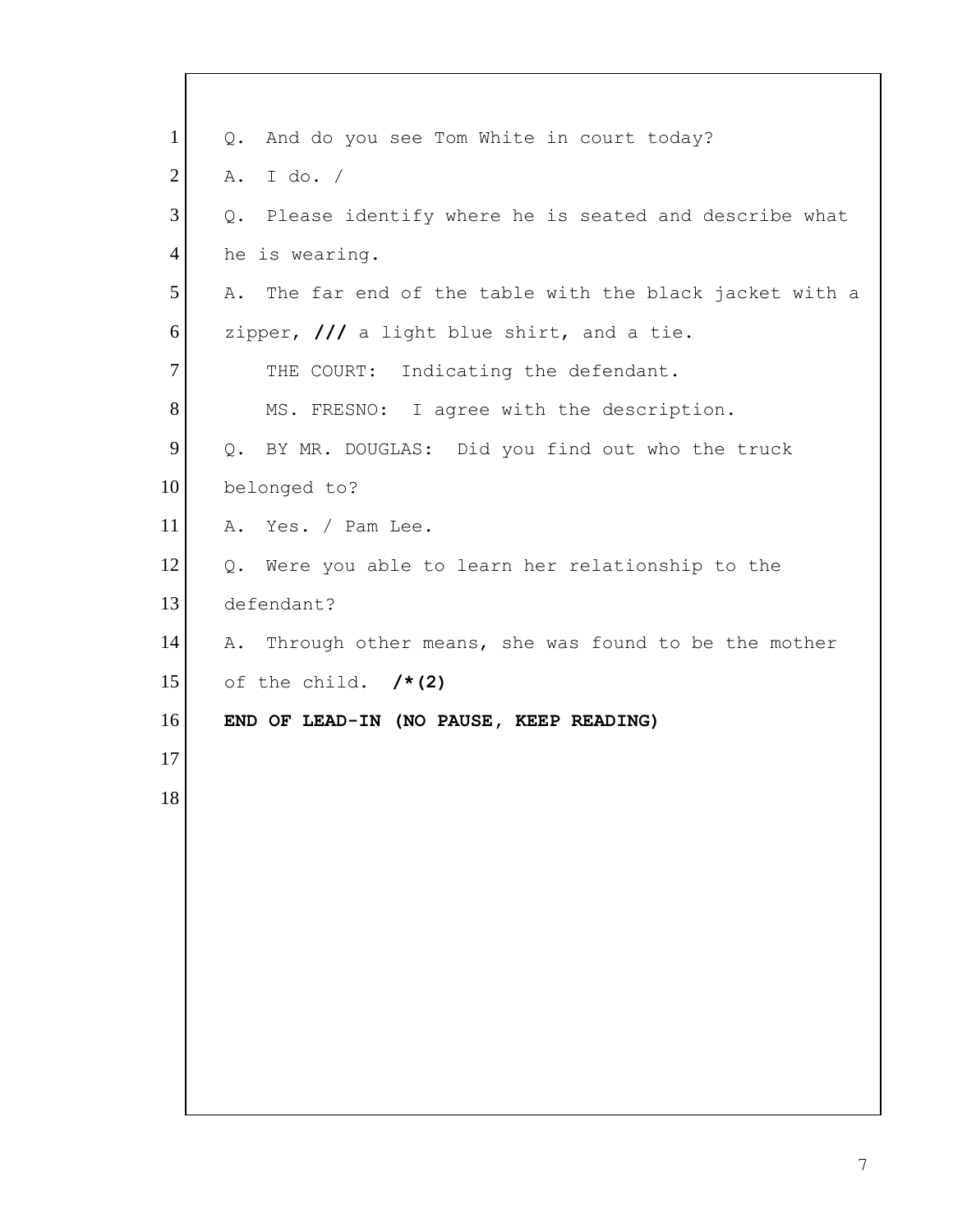| $\mathbf{1}$   | START TYPING                                              |
|----------------|-----------------------------------------------------------|
| $\overline{2}$ | Q. BY MR. DOUGLAS: And did you make any other efforts     |
| 3              | to determine whether the defendant lived at 506 Main      |
| $\overline{4}$ | Street?                                                   |
| 5              | A. I did.                                                 |
| 6              | Q. What efforts did you / make?                           |
| $\overline{7}$ | A. I contacted an agent with the United States Post       |
| 8              | Office, and he was able to look at mail and confirm that  |
| 9              | mail to Thomas / White was being sent to that address.    |
| 10             | Q. Were you on duty as an Auburn detective also on        |
| 11             | February 1st of that year?                                |
| 12             | A. I was.                                                 |
| 13             | Q. Did / you return to 506 Main Street again?             |
| 14             | I did.<br>Α.                                              |
| 15             | MS. FRESNO: I'm sorry. Did you indicate that was          |
| 16             | located in the city of Auburn?                            |
| 17             | THE WITNESS: Yes, // it is.                               |
| 18             | MS. FRESNO: Thank you.                                    |
| 19             | BY MR. DOUGLAS: What was the purpose of going to<br>Q.    |
| 20             | that address again?                                       |
| 21             | I wanted to conduct a probation search at that<br>Α.      |
| 22             | address to / try to locate the stolen property from the   |
| 23             | theft on Amber Drive.                                     |
| 24             | Was anybody with you during that search?<br>$Q_{\bullet}$ |
| 25             | Yes.<br>Α.                                                |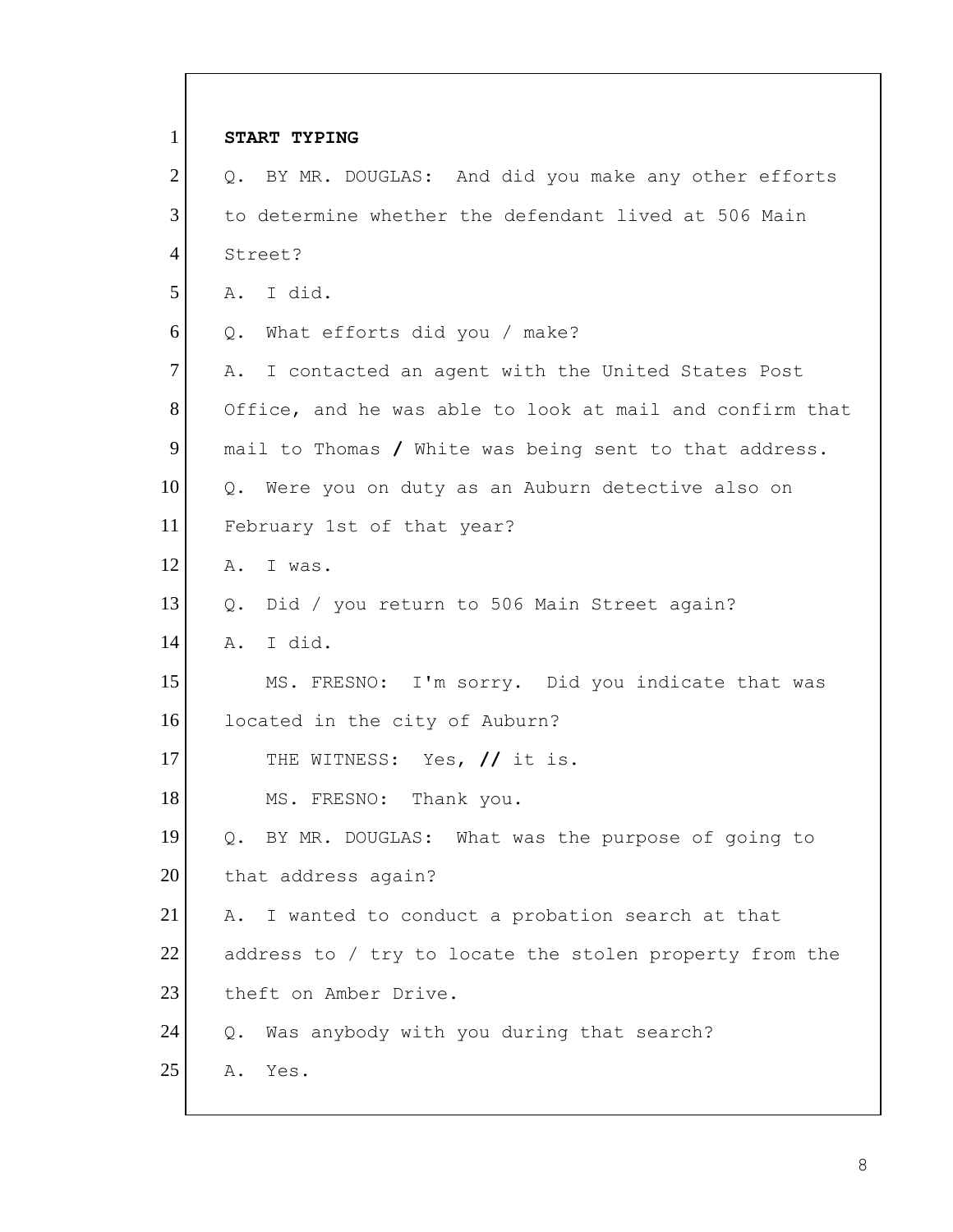1 Q. Do you recall who? 2 A. We /// had probation officers help us conduct a 3 search. 4 | Q. And what happened when you first arrived? 5 A. We first knocked on the door. Someone looked out 6 through / the blinds. Then there was a brief pause 7 before anyone came to the door. 8 Q. Was anybody else in the residence? 9 A. Ms. Reynolds. 10 Q. Were there any **/\*(1)** children at the house? 11 A. One small child, yes. 12 Q. Approximately how old? 13 A. Maybe one year old. 14 Q. And did you go into the residence? 15 A. Yes, I did. / 16 Q. And did you notice any odors in the house? 17 A. Yes. A strong odor of what I thought was marijuana. 18 MS. FRESNO: Objection. 19 THE COURT: Sustained. 20 Ask your next question. **/** 21 | Q. BY MR. DOUGLAS: Did you search the house? 22 A. Yes. 23 | Q. Did you find any indications of the defendant living 24 at the house? 25 A. Yes.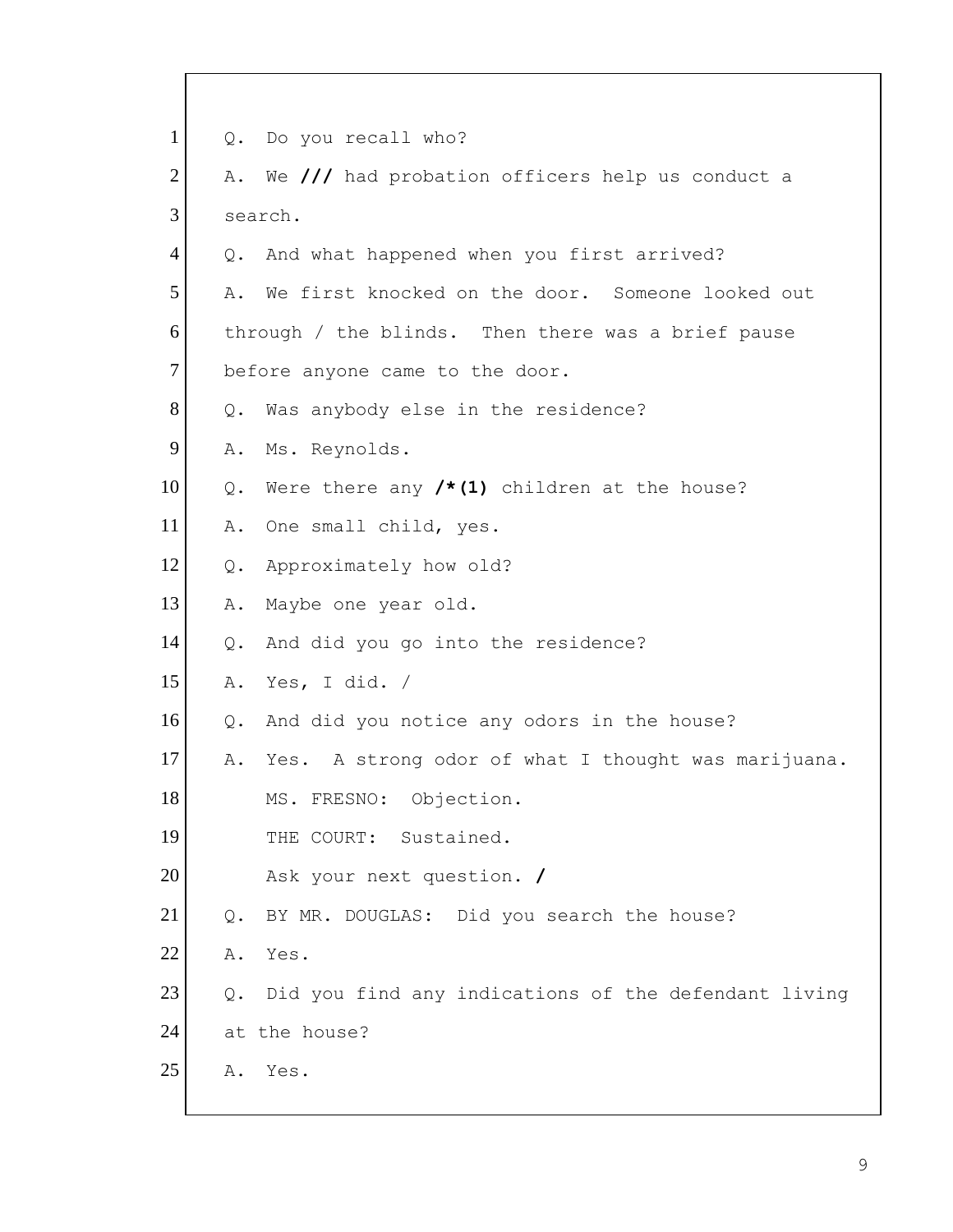| $\mathbf{1}$   | What?<br>$Q$ .                                                           |
|----------------|--------------------------------------------------------------------------|
| $\overline{2}$ | Mail with what I believed / to be court paperwork.<br>Α.                 |
| 3              | Anything else?<br>$Q$ .                                                  |
| $\overline{4}$ | A work ID in a drawer in a bedroom, which appeared to<br>Α.              |
| 5              | be the child's bedroom. I also $\frac{1}{\sqrt{2}}$ found a medical card |
| 6              | belonging to Tom White inside that same bedroom.                         |
| $\overline{7}$ | And was the child also in that room?<br>$Q$ .                            |
| 8              | Yes.<br>Α.                                                               |
| 9              | Did the child appear / to be able to have the ability<br>$Q$ .           |
| 10             | to move around the house?                                                |
| 11             | Not very well. It was a young child.<br>Α.                               |
| 12             | And did you see any $\frac{1}{1}$ indications in the residence<br>Q.     |
| 13             | of the child living there, such as a crib?                               |
| 14             | Yes. There was a child's crib, blankets, and a<br>Α.                     |
| 15             | diaper pail full / of diapers in the bedroom.                            |
| 16             | And do you have children?<br>$Q_{\bullet}$                               |
| 17             | No, I do not.<br>Α.                                                      |
| 18             | MS. FRESNO: I would object as relevance.                                 |
| 19             | THE COURT: She said no.                                                  |
| 20             | MS. FRESNO: I still object /*(2) on relevance                            |
| 21             | grounds.                                                                 |
| 22             | THE COURT: Overruled.                                                    |
| 23             | BY MR. DOUGLAS: Did you find any tools in the house?<br>Q.               |
| 24             | Yes.<br>Α.                                                               |
| 25             | Please take a look at what's been marked as People's<br>Q.               |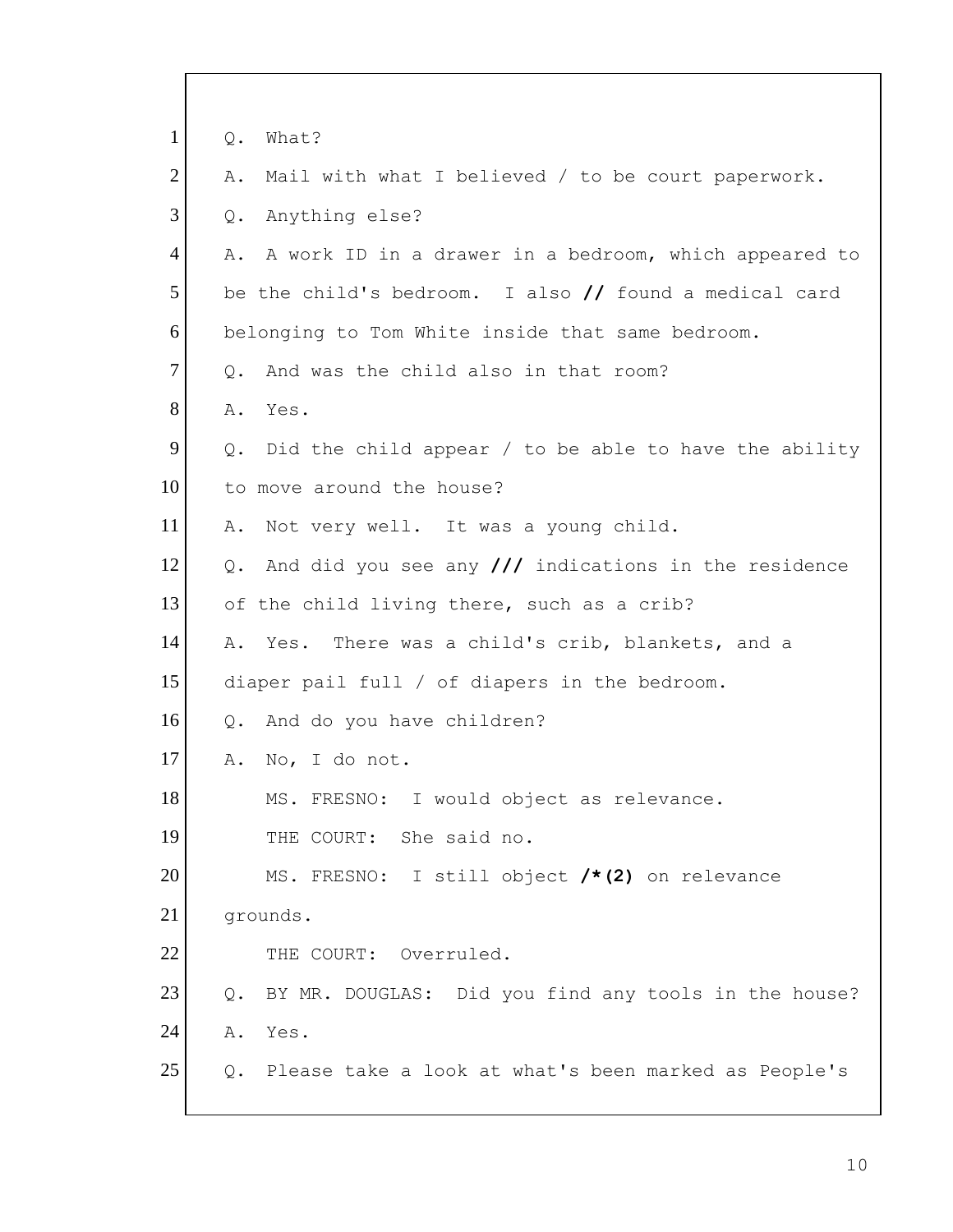| $\mathbf{1}$   | Exhibits $1 /$ through $4.$                               |
|----------------|-----------------------------------------------------------|
| $\overline{2}$ | Okay.<br>Α.                                               |
| 3              | Do you recognize what is depicted in those photos?<br>Q.  |
| $\overline{4}$ | Α.<br>Yes.                                                |
| 5              | How?<br>Q.                                                |
| 6              | These are the tools that were located at the house.<br>Α. |
| $\tau$         | Q. Are / these true and correct depictions of those       |
| 8              | tools?                                                    |
| 9              | A. Yes.                                                   |
| 10             | Q. Do you remember where you found the tools in the       |
| 11             | house?                                                    |
| 12             | I remember one set of / tools in the bed of a truck<br>Α. |
| 13             | belonging to Ms. Reynolds. I would have to refer to my    |
| 14             | report for the exact location of the // other set of      |
| 15             | tools.                                                    |
| 16             | Q. Go ahead and review your report for that information.  |
| 17             | It does not indicate which room, but I recall the<br>Α.   |
| 18             | other set / was located somewhere inside the house.       |
| 19             | And did you do an investigation on who the tools<br>Q.    |
| 20             | belonged to?                                              |
| 21             | I did.<br>Α.                                              |
| 22             | And who did you determine /// they belonged to?<br>Q.     |
| 23             | Well, I believe the tools belonged to Mr. Berg.<br>Α.     |
| 24             | What else of note did you find at the residence?<br>Q.    |
| 25             | MS. FRESNO: I would object / as vague.                    |
|                |                                                           |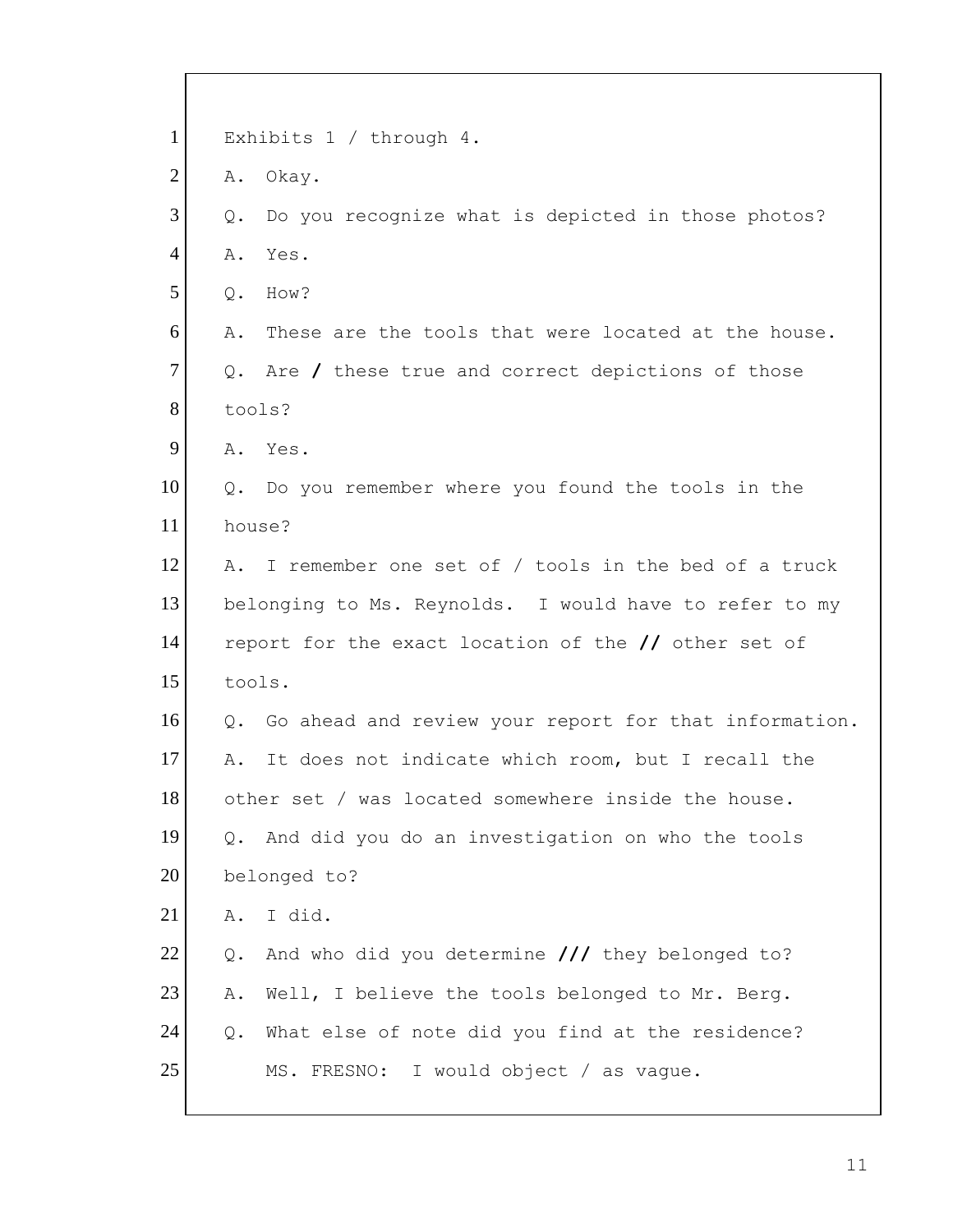1 THE COURT: Overruled.

| $\overline{2}$ | THE WITNESS: I recall a duffle bag with heroin in it       |
|----------------|------------------------------------------------------------|
| 3              | was found in the dryer with some clean clothes.            |
| $\overline{4}$ | BY MR. DOUGLAS: Did you find something /*(3) on the<br>Q.  |
| 5              | front porch?                                               |
| 6              | MS. FRESNO: I object. That is leading.                     |
| $\overline{7}$ | THE COURT: That is sustained.                              |
| 8              | BY MR. DOUGLAS: Did you find any other items of<br>Q.      |
| 9              | interest?                                                  |
| 10             | A. One of the officers showed / me a glass tube that was   |
| 11             | located on the front porch. It contained a substance       |
| 12             | that appeared to be marijuana. There was a paper           |
| 13             | filter / taped over the glass tube, which I believe to be  |
| 14             | consistent with known methods used in producing hash oil.  |
| 15             | MR. DOUGLAS: Your Honor, I would move to / admit           |
| 16             | Exhibits 5 and 6.                                          |
| 17             | MS. FRESNO: No objection.                                  |
| 18             | THE COURT: Exhibits 5 and 6 will be received.              |
| 19             | BY MR. DOUGLAS: What else did you find in the house?<br>Q. |
| 20             | A. I recall finding // what appeared to be hash oil,       |
| 21             | which is a form of cannabis.                               |
| 22             | MS. FRESNO: I would object on relevance grounds.           |
| 23             | Overruled.<br>THE COURT:                                   |
| 24             | You may continue.                                          |
| 25             | BY MR. DOUGLAS: Did you find / anything else?<br>Q         |
|                |                                                            |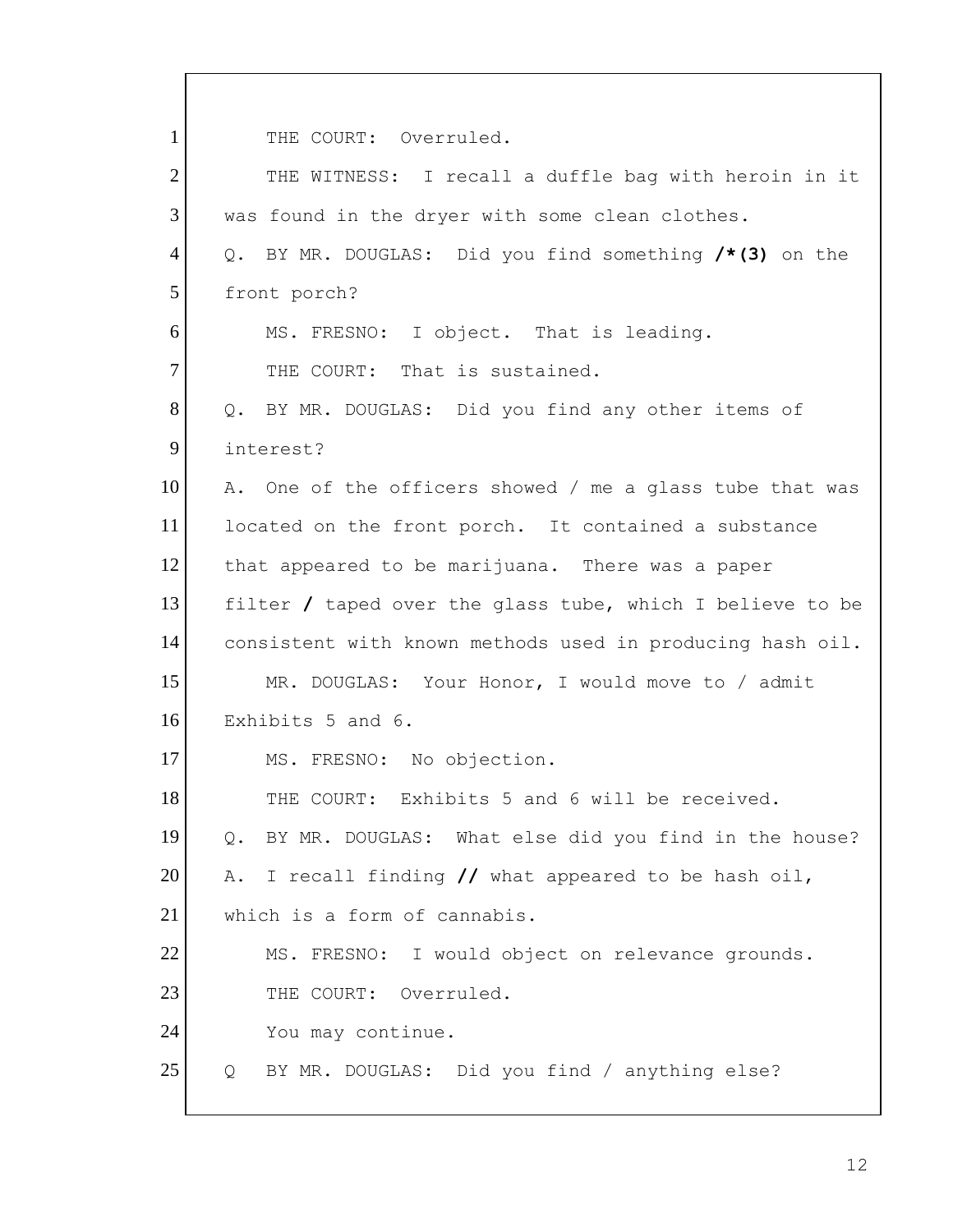| $\mathbf{1}$   | There was a can of butane on the back porch on top of<br>Α. |
|----------------|-------------------------------------------------------------|
| $\overline{2}$ | a toolbox. Butane is a chemical solvent which is            |
| 3              | used /// in the production of hash oil.                     |
| $\overline{4}$ | And did you find anything in the living room?<br>Q.         |
| 5              | The living room was where the hash oil was located. /<br>Α. |
| 6              | And anything else in the living room?<br>$Q_{\bullet}$      |
| $\overline{7}$ | MS. FRESNO: If you need to refer to your report to          |
| 8              | refresh your recollection, I have no objection.             |
| 9              | THE WITNESS: I would $/*(4)$ need to look at my report      |
| 10             | to be able to answer that.                                  |
| 11             | Q. BY MR. DOUGLAS: Directing your attention to page 3       |
| 12             | of your report.                                             |
| 13             | Okay.<br>Α.                                                 |
| 14             | What else did / you locate in the living room?<br>Q.        |
| 15             | A substance that I believed to be weed.<br>Α.               |
| 16             | Where was that located?<br>Q.                               |
| 17             | I believe it was located on an / end table.<br>Α.           |
| 18             | Q. Would that have been accessible to a toddler?            |
| 19             | I believe so.<br>Α.                                         |
| 20             | Did you form any conclusions about what the glass<br>Q.     |
| 21             | tube with weed / was being used for?                        |
| 22             | Yes.<br>Α.                                                  |
| 23             | Based on your background and training, are there any<br>Q.  |
| 24             | dangers that come with the making of hash oil?              |
| 25             | Absolutely.<br>Α.                                           |
|                |                                                             |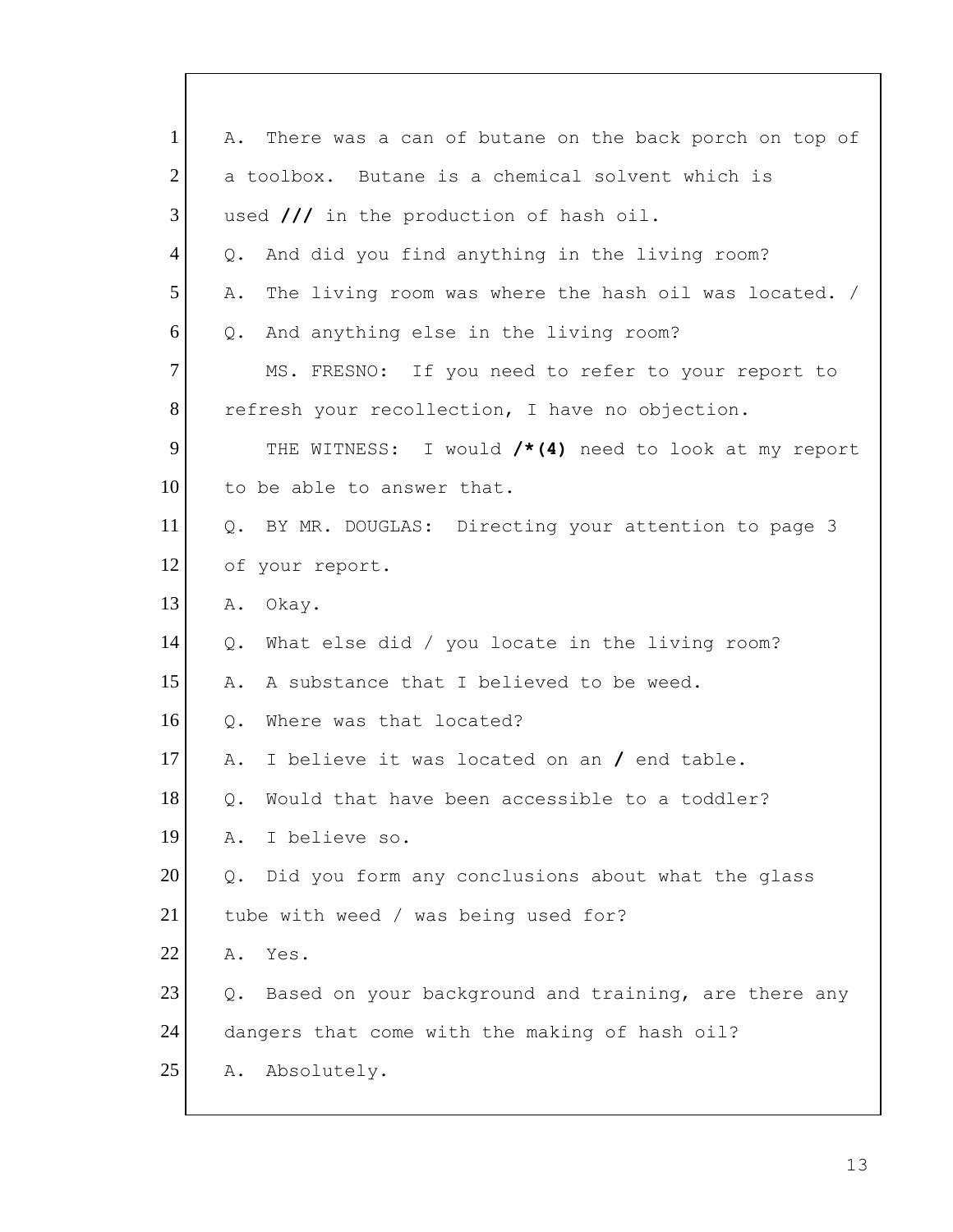| $\mathbf{1}$   | MS. FRESNO: I // object on relevance grounds.                        |
|----------------|----------------------------------------------------------------------|
| $\overline{2}$ | MR. DOUGLAS: Well, it is clear that there is danger                  |
| 3              | present not only to the defendant and his girlfriend but             |
| $\overline{4}$ | also to the / child.                                                 |
| 5              | THE COURT: You may proceed.                                          |
| 6              | BY MR. DOUGLAS: Describe those dangers.<br>$Q$ .                     |
| $\tau$         | The butane alone is a danger.<br>Α.                                  |
| 8              | Did you find any cell phones present in the house?<br>Q.             |
| 9              | Α.<br>Yes.                                                           |
| 10             | Do $//$ you recall where in the house?<br>Q.                         |
| 11             | I believe it was in the living room.<br>Α.                           |
| 12             | Did you get an opportunity to speak with the<br>Q.                   |
| 13             | defendant at / the house?                                            |
| 14             | Α.<br>Yes.                                                           |
| 15             | Did you advise the defendant of his Miranda rights?<br>Q.            |
| 16             | I did.<br>Α.                                                         |
| 17             | Did he acknowledge those rights and agree to speak<br>Q.             |
| 18             | with you? $/* (5)$                                                   |
| 19             | Yes.<br>Α.                                                           |
| 20             | Did you obtain a search warrant to search the phone<br>$Q_{\bullet}$ |
| 21             | that you located in the residence?                                   |
| 22             | I did.<br>Α.                                                         |
| 23             | And do you remember what phone / it was?<br>Q.                       |
| 24             | A. As far as make and model of the phone, I don't                    |
| 25             | recall. But Ms. Reynolds did say during the initial                  |
|                |                                                                      |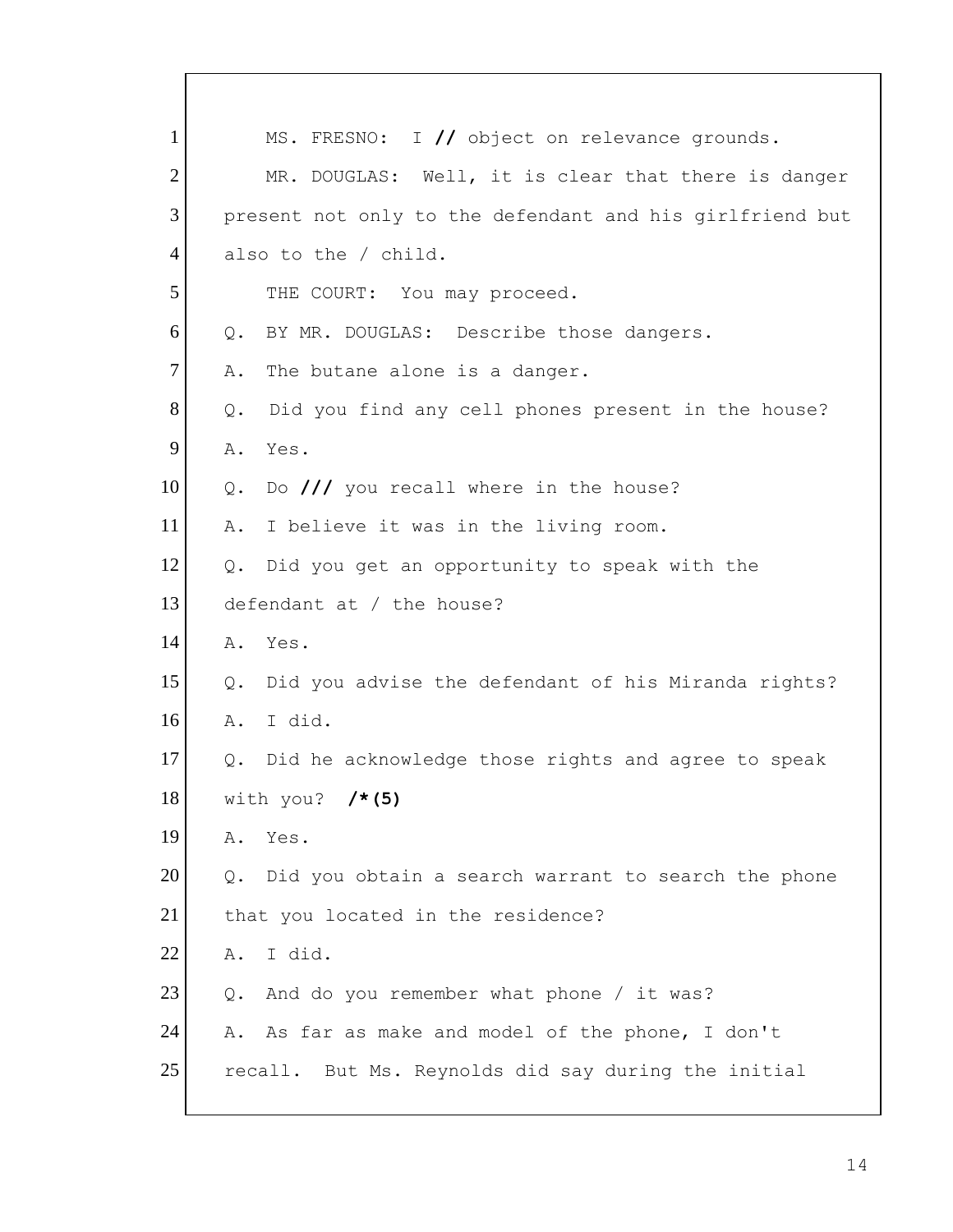1 investigation that it **/** was the defendant's phone. 2 MS. FRESNO: I would object as nonresponsive to the 3 question. 4 THE COURT: I think the question was asking about a 5 search warrant. 6 MR. DOUGLAS: I asked her / what phone it was. 7 THE COURT: You are correct. 8 | Q. BY MR. DOUGLAS: Were you able to conduct a search of 9 that phone? 10 A. Yes. 11 Q. Were you successful in retrieving messages from **//** 12 that phone? 13 MS. FRESNO: Objection, Your Honor. I move to strike 14 the answer. Also, as to the prior question, I don't 15 think my objection was ruled upon. / 16 THE COURT: Her answer was nonresponsive. 17 MS. FRESNO: I move to strike. 18 MR. DOUGLAS: I will withdraw the question. 19 THE COURT: Okay. 20 MR. DOUGLAS: I think it was the answer that she was 21 objecting to. **///**  22 THE COURT: Correct. 23 MR. DOUGLAS: I will withdraw the question. 24 THE COURT: The answer will be stricken. 25 MS. FRESNO: Okay. Thank you, Your Honor.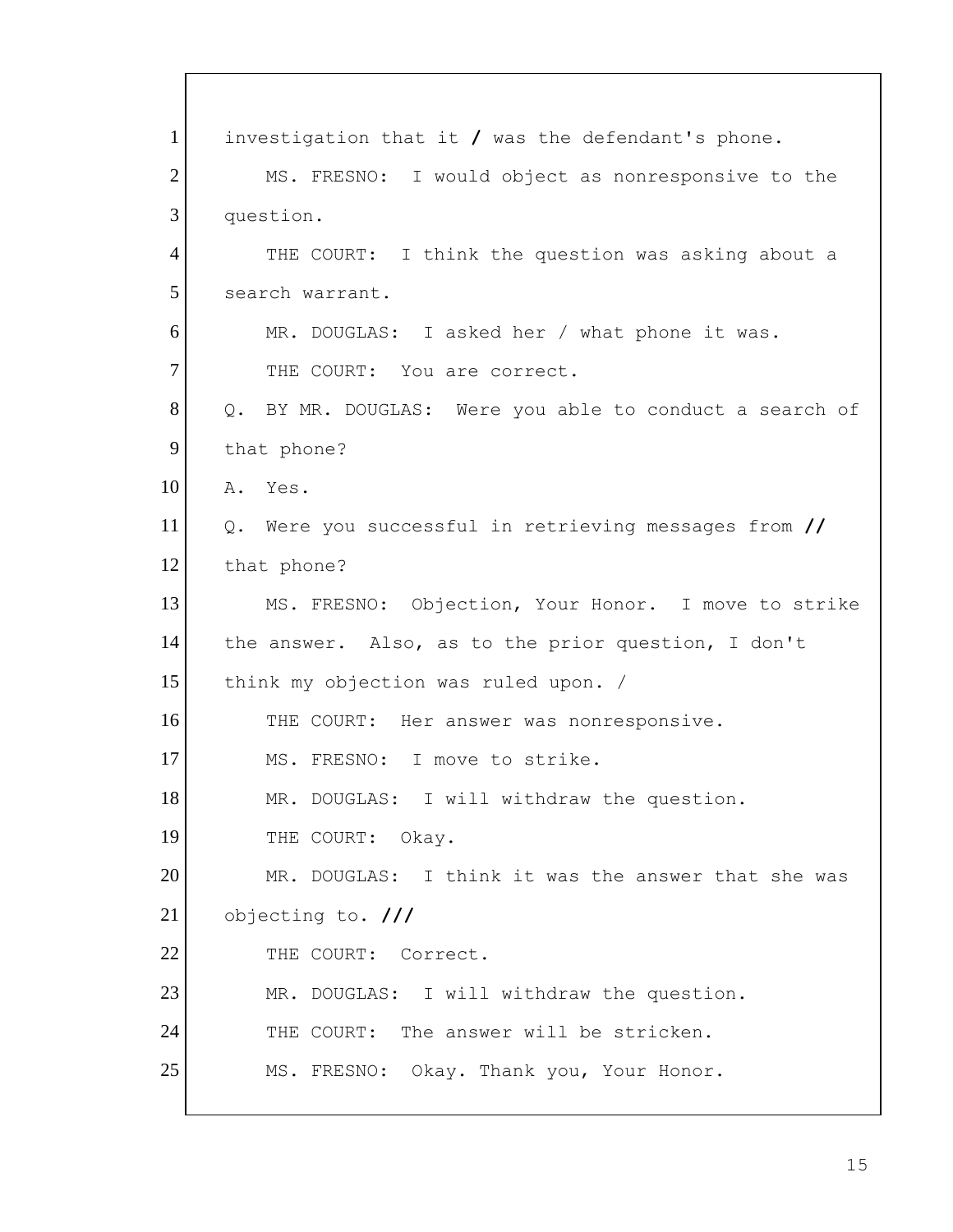| $\mathbf{1}$   | Q. BY MR. DOUGLAS: And just to remind you of where we       |
|----------------|-------------------------------------------------------------|
| $\overline{2}$ | were, $/$ I will ask the question again.                    |
| 3              | Did you search the phone?                                   |
| $\overline{4}$ | Yes.<br>Α.                                                  |
| 5              | Were there any messages from the date of the burglary<br>Q. |
| 6              | you were investigating? /*(6)                               |
| 7              | No. The phone appeared to have been activated right<br>Α.   |
| 8              | before the burglary.                                        |
| 9              | Did you learn who the phone belonged to?<br>Q.              |
| 10             | Α.<br>Yes.                                                  |
| 11             | How did you reach / that conclusion?<br>Q.                  |
| 12             | Ms. Reynolds said the phone belonged to her.<br>Α.          |
| 13             | MS. FRESNO: Objection. Well, I haven't heard the            |
| 14             | answer yet; so I'll withdraw that.                          |
| 15             | THE COURT: She said that / the phone belonged to            |
| 16             | her.                                                        |
| 17             | THE WITNESS: I remember I had asked Mr. White for           |
| 18             | consent to search the phone.                                |
| 19             | MS. FRESNO: I would object as nonresponsive.                |
| 20             | MR. DOUGLAS: I believe / it is responsive.<br>I think       |
| 21             | she is talking about the defendant's statements with        |
| 22             | respect to the phone.                                       |
| 23             | The question had to do with who the //<br>THE COURT:        |
| 24             | phone belongs to.                                           |
| 25             | MS. FRESNO: I withdraw my objection.                        |
|                |                                                             |

 $\overline{\phantom{a}}$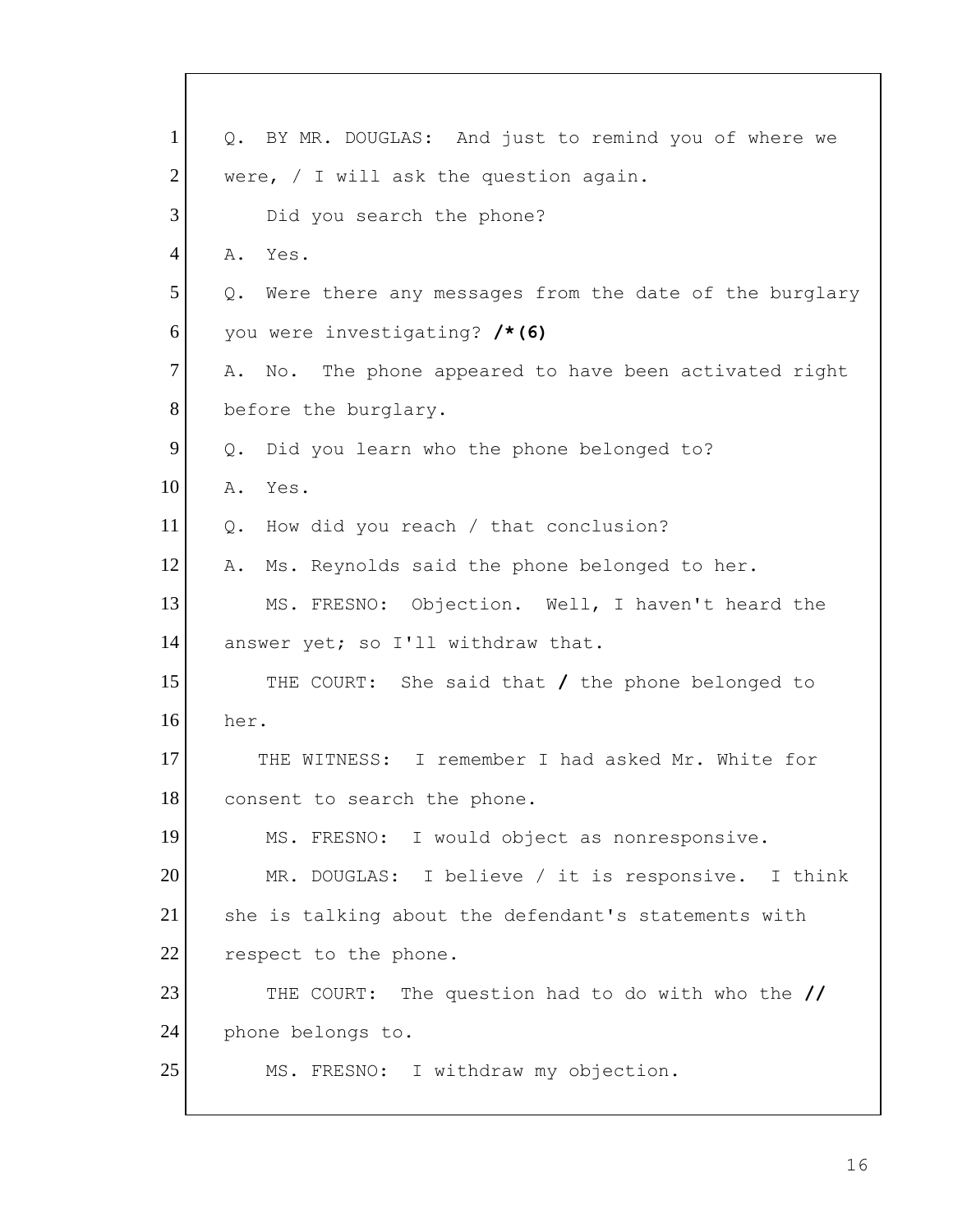| $\mathbf{1}$   | BY MR. DOUGLAS: Were you talking about Mr. White's<br>$Q_{\bullet}$ |  |
|----------------|---------------------------------------------------------------------|--|
| $\overline{2}$ | statements with respect to the phone?                               |  |
| 3              | A. Yes. He verbally gave consent. When / I asked him                |  |
| $\overline{4}$ | to provide a written consent, he said he wanted to speak            |  |
| 5              | with an attorney.                                                   |  |
| 6              | Q. No search of the phone was conducted until /// the               |  |
| 7              | issuance of a search warrant; correct?                              |  |
| 8              | A. Correct.                                                         |  |
| 9              | Q. Did the defendant make any statements with respect to            |  |
| 10             | what you might find on that phone?                                  |  |
| 11             | A. I / do not recall.                                               |  |
| 12             | Would it refresh your memory to see your report?<br>Q.              |  |
| 13             | A. Yes.                                                             |  |
| 14             | Q.<br>Drawing your attention to page 4, does that refresh           |  |
| 15             | your memory?                                                        |  |
| 16             | A. Yes, $/\star$ (7) it does.                                       |  |
| 17             | Q. What did he tell you with respect to what you might              |  |
| 18             | find on that phone?                                                 |  |
| 19             | MS. FRESNO: Objection. Hearsay.                                     |  |
| 20             | THE COURT: Overruled.                                               |  |
| 21             | You may answer.                                                     |  |
| 22             | THE WITNESS: I remember / asking him if there would                 |  |
| 23             | be anything associated with the tools on the phone, and             |  |
| 24             | he told me there would not be.                                      |  |
| 25             | BY MR. DOUGLAS: After the search $/$ of the house, was<br>Q.        |  |

 $\mathsf{I}$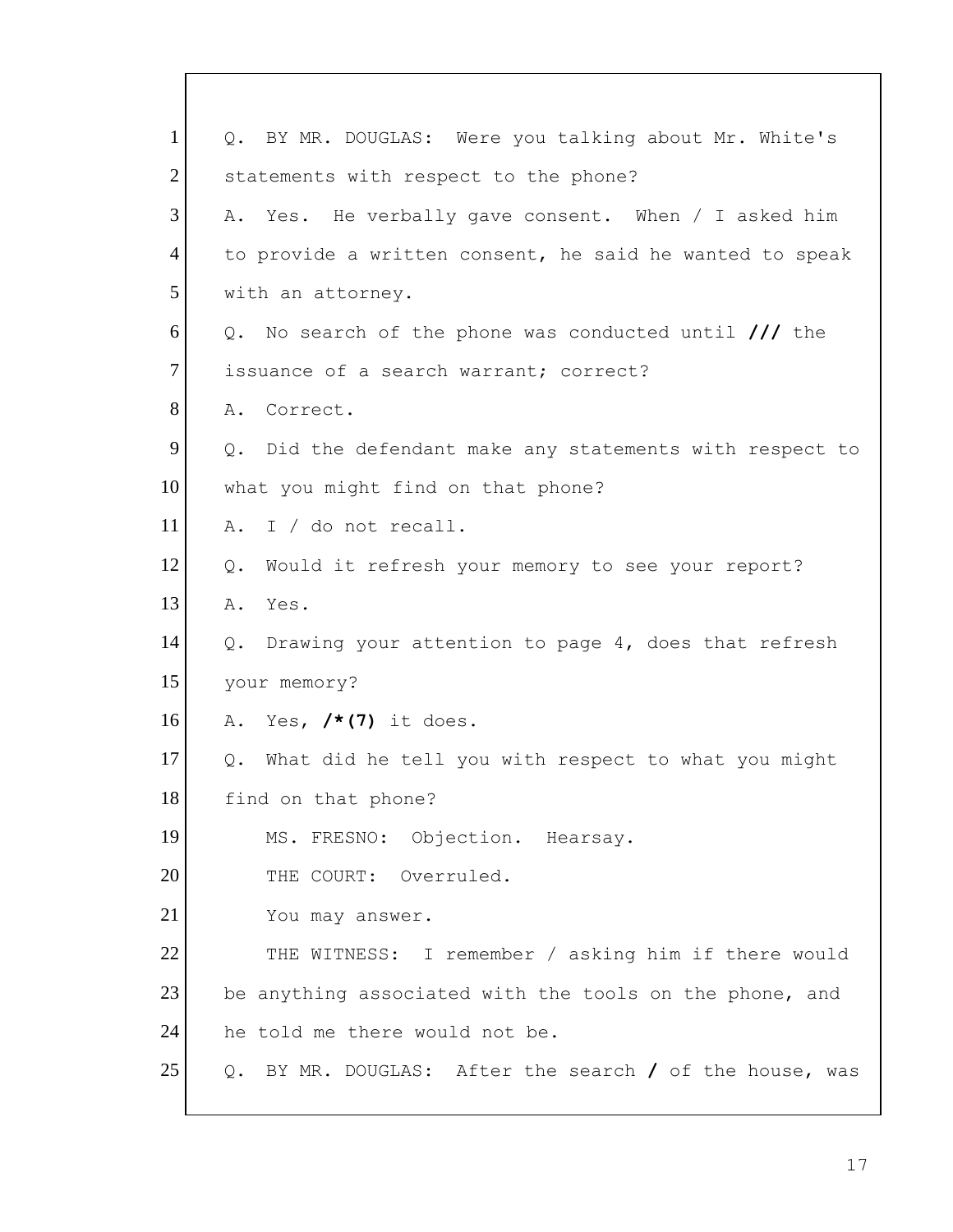| $\mathbf{1}$   | the defendant arrested?                                     |
|----------------|-------------------------------------------------------------|
| $\overline{2}$ | Yes.<br>Α.                                                  |
| 3              | Where did you take him?<br>Q.                               |
| $\overline{4}$ | To the police department.<br>Α.                             |
| 5              | Q. And after you obtained the search warrant and /          |
| 6              | searched the phone, what did you locate on there?           |
| $\tau$         | During the search of the phone, I found many text<br>Α.     |
| 8              | messages containing pictures of the truck. //               |
| 9              | Q. Did I understand you correctly he was indicating he      |
| 10             | got the truck over a year ago?                              |
| 11             | MS. FRESNO: I object. I think it was asked and              |
| 12             | answered, / but I withdraw.                                 |
| 13             | THE COURT: Okay. You may answer.                            |
| 14             | THE WITNESS: Yes. And there was also a text                 |
| 15             | message, which seemed to be a list of tools.                |
| 16             | MS. FRESNO: Objection. Narrative. /// I also object         |
| 17             | as nonresponsive to the question.                           |
| 18             | THE COURT: Do you want to ask a question that gets          |
| 19             | that information?                                           |
| 20             | MR. DOUGLAS:<br>Sure.                                       |
| 21             | Did you find anything else / on the phone relevant to<br>Q. |
| 22             | your case?                                                  |
| 23             | Yes.<br>Α.                                                  |
| 24             | What else?<br>Q.                                            |
| 25             | A. A list of tools being offered for sale.                  |
|                |                                                             |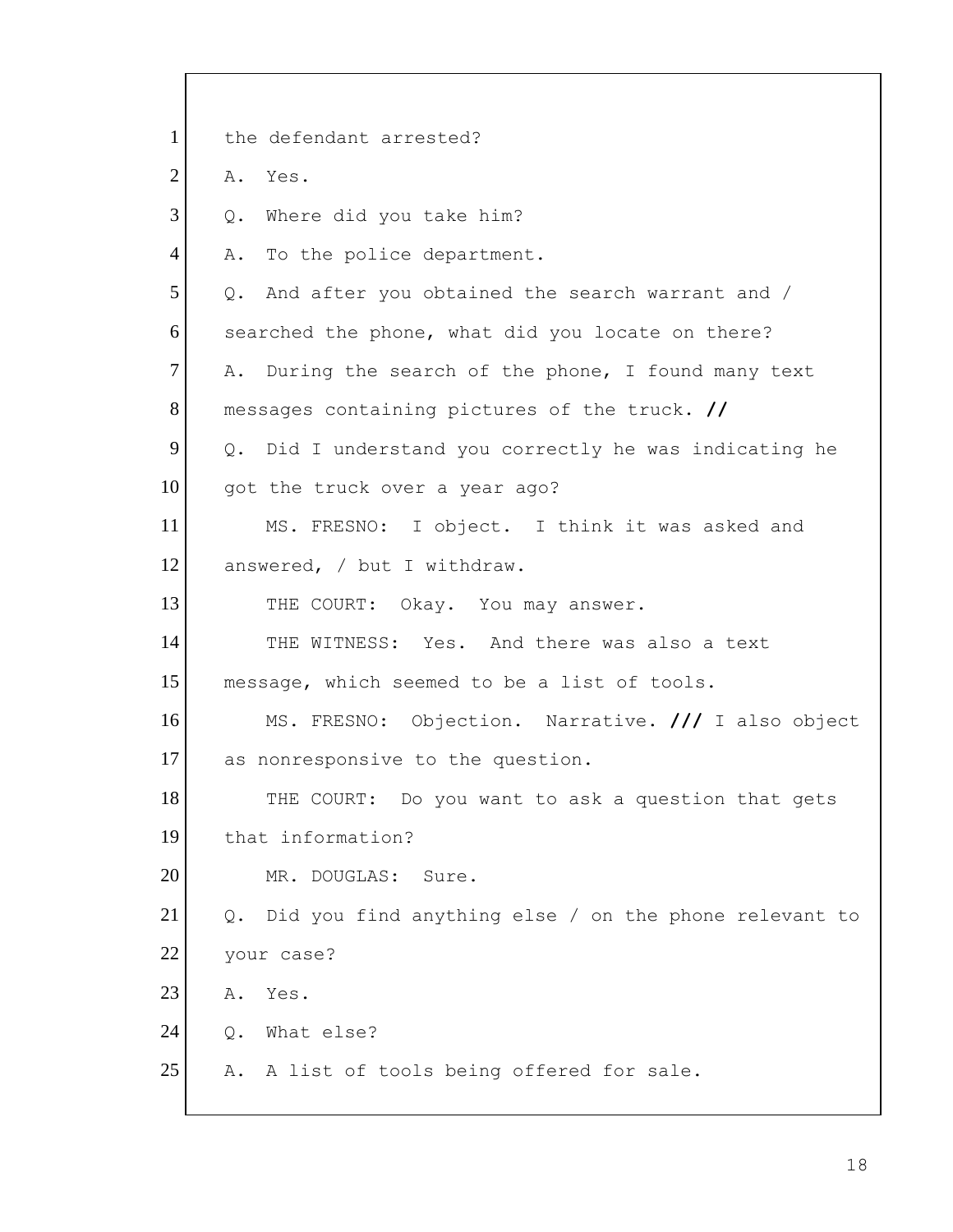| $\mathbf{1}$   | MS. FRESNO: I would object. Narrative.                            |
|----------------|-------------------------------------------------------------------|
| $\overline{2}$ | THE COURT: It is what $/*$ (8) she found on the phone.            |
| 3              | THE WITNESS: Should I answer the question?                        |
| 4              | THE COURT: Yes.                                                   |
| 5              | THE WITNESS: One of the sets of tools matched                     |
| 6              | exactly what Mr. Berg had indicated on / his property             |
| $\tau$         | sheet which outlined what was stolen from him at the              |
| 8              | time.                                                             |
| 9              | MS. FRESNO: I renew my objection.                                 |
| 10             | That will be overruled.<br>THE COURT:                             |
| 11             | $Q_{\bullet}$<br>BY MR. DOUGLAS: And this may have / already been |
| 12             | stated, but did you recognize the pickup truck in the             |
| 13             | messages on the cell phone?                                       |
| 14             | Α.<br>Yes.                                                        |
| 15             | And how did you recognize that pickup / truck?<br>Q.              |
| 16             | By the photographs.<br>Α.                                         |
| 17             | And it may be an obvious question, but how did you<br>Q.          |
| 18             | recognize it? Had you seen that truck before?                     |
| 19             | It is // the truck I had seen parked at 506 Main<br>Α.            |
| 20             | Street.                                                           |
| 21             | The Chevy?<br>Q.                                                  |
| 22             | Yes.<br>Α.                                                        |
| 23             | Did you later book into evidence the items you<br>$Q$ .           |
| 24             | recovered / at 506 Main Street on February 1st, 2018?             |
| 25             | Yes.<br>Α.                                                        |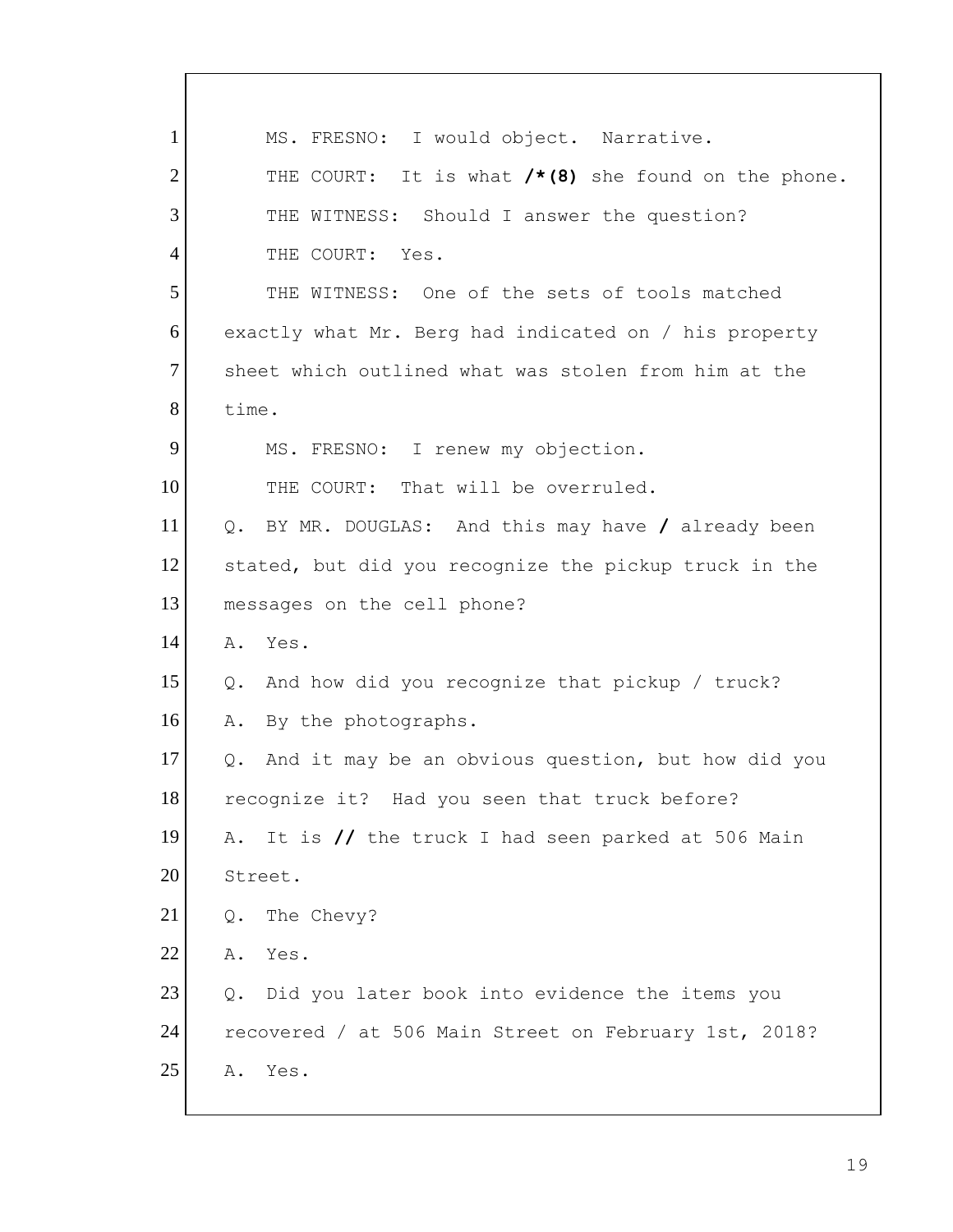| $\mathbf{1}$   |                                   | Q. Did you assign the substances that you found in the    |  |
|----------------|-----------------------------------|-----------------------------------------------------------|--|
| $\overline{2}$ | house different /// item numbers? |                                                           |  |
| 3              | Α.                                | Yes.                                                      |  |
| $\overline{4}$ | Q.                                | And what item number did you assign to the hash oil?      |  |
| 5              | Α.                                | It was Item 3.                                            |  |
| 6              | $Q$ .                             | Item 3.                                                   |  |
| $\overline{7}$ |                                   | And was that item later / sent to the Department of       |  |
| 8              |                                   | Justice for testing?                                      |  |
| 9              |                                   | A. Yes.                                                   |  |
| 10             |                                   | Q. Prior to the hearing today, did you have occasion to   |  |
| 11             |                                   | speak with someone from the crime $/* (9)$ lab?           |  |
| 12             | Α.                                | Yes.                                                      |  |
| 13             | Q.                                | Did you ask her how she is employed?                      |  |
| 14             | Α.                                | Yes.                                                      |  |
| 15             | Q.                                | How did she respond?                                      |  |
| 16             | Α.                                | She is a senior deputy with the Department of             |  |
| 17             |                                   | Justice. /                                                |  |
| 18             |                                   | Q. Did you ask what background and training she           |  |
| 19             |                                   | possessed that would qualify her to conduct testing?      |  |
| 20             | Α.                                | Yes.                                                      |  |
| 21             | Q.                                | And how did she respond to that?                          |  |
| 22             | Α.                                | She $\prime$ provided me a copy of her CV, which I have   |  |
| 23             | here.                             |                                                           |  |
| 24             | Q.                                | What items in her CV make you confident that she is       |  |
| 25             |                                   | qualified / for the testing she performs in her position? |  |
|                |                                   |                                                           |  |